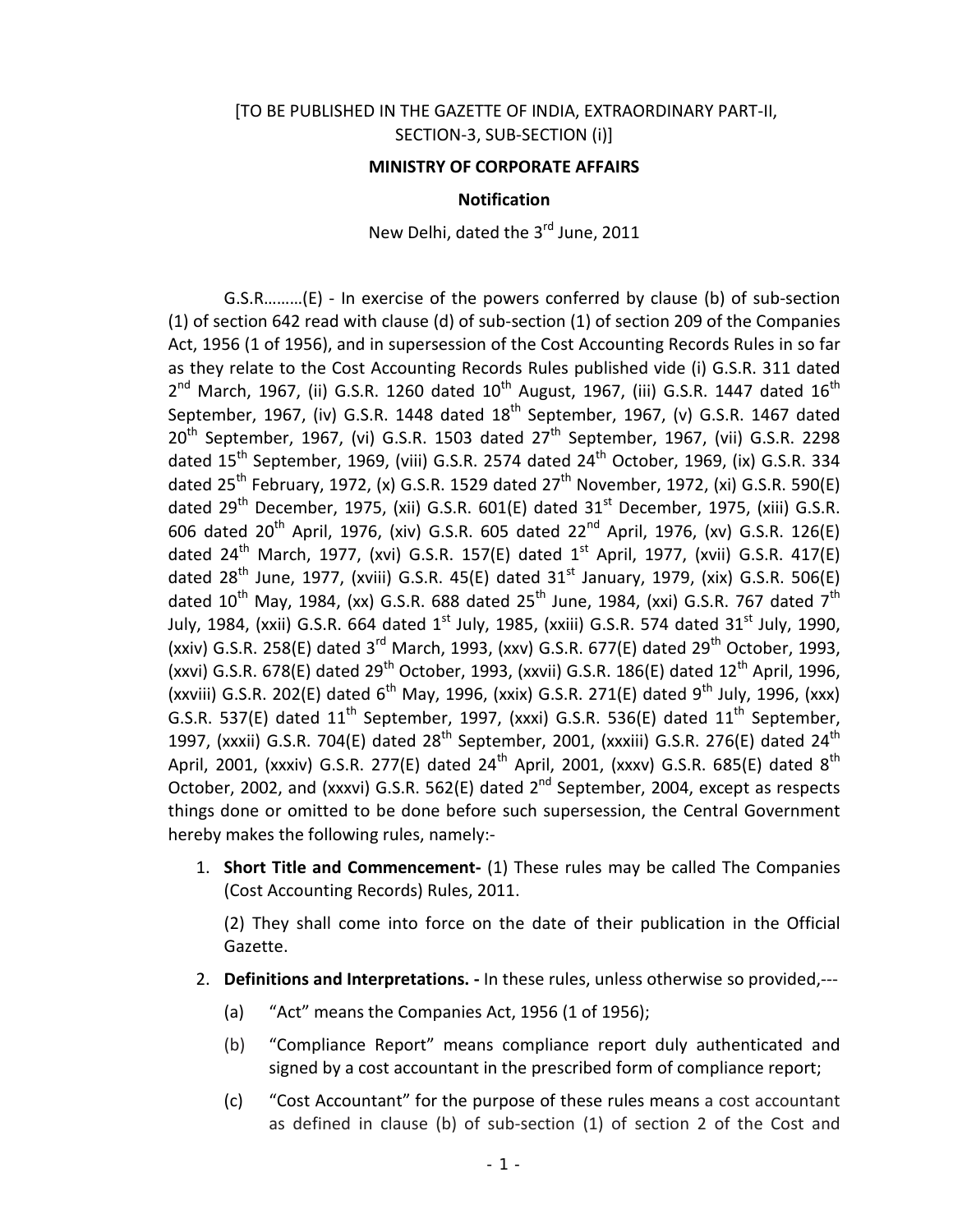Works Accountants Act, 1959 (23 of 1959) and who is either a permanent employee of the company or holds a valid certificate of practice under subsection (1) of section 6 and who is deemed to be in practice under subsection (2) of section 2 of that Act and includes a firm of cost accountants;

- (d) "Cost Accounting Standards" means the standards of cost accounting, issued by the Institute;
- (e) "Cost Records" means books of account relating to utilisation of materials, labour and other items of cost as applicable to the production, processing, manufacturing or mining activities of the company;
- (f) "Form-A" means the form prescribed in these rules for filing compliance report and other documents with the Central Government in the electronic mode;
- (g) "Form-B" means the form of the compliance report and includes Annexure to the compliance report;
- (h) "Generally Accepted Cost Accounting Principles" means the principles of cost accounting issued by the Institute;
- (i) "Institute" means the Institute of Cost and Works Accountants of India constituted under the Cost and Works Accountants Act, 1959 (23 of 1959);
- (j) "Manufacturing Activity" includes any act, process or method employed in relation to -
	- (i) transformation of raw materials, components, sub-assemblies, or parts into semi-finished or finished products; or
	- (ii) making, altering, repairing, fabricating, generating, composing, ornamenting, furnishing, finishing, packing, re-packing, oiling, washing, cleaning, breaking-up, demolishing, or otherwise treating or adapting any product with a view to its use, sale, transport, delivery or disposal; or
	- (iii) constructing, reconstructing, reconditioning, servicing, refitting, repairing, finishing or breaking up of any products.
- (k) "Mining Activity" includes any act, process or method employed in relation to the extraction of ores, minerals, oils, gases or other geological materials from the earth's crust, including sea bed or river bed.
- (l) "Processing Activity" includes any act, process, procedure, function, operation, technique, treatment or method employed in relation to-
	- (i) altering the condition or properties of inputs for their use, consumption, sale, transport, delivery or disposal; or
	- (ii) accessioning, arranging, describing, or storing products; or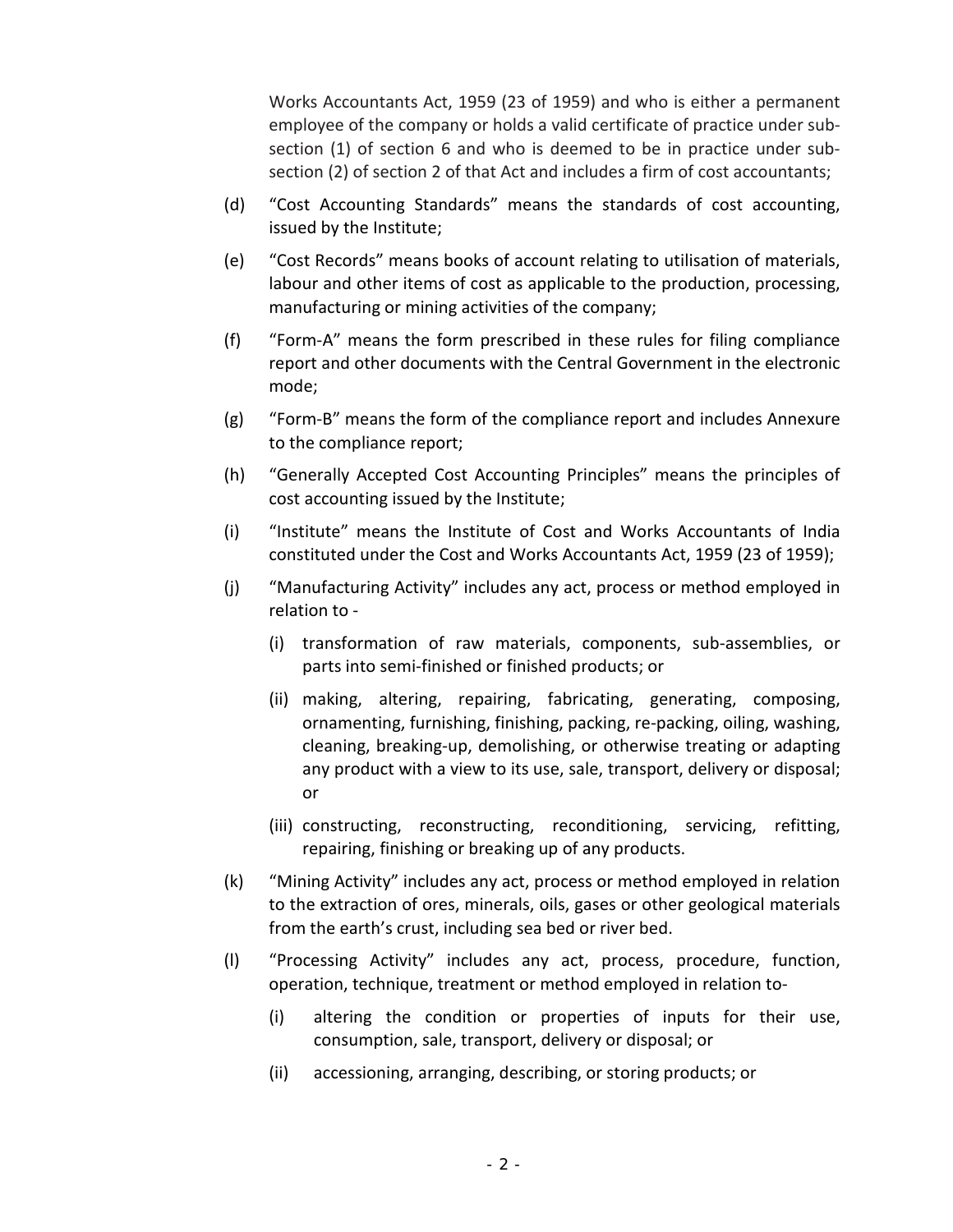- (iii) developing, fixing, and washing exposed photographic or cinematographic film or paper to produce either a negative image or a positive image; or
- (iv) printing, publishing, finishing, perforation, trimming, cutting, or packaging; or
- (v) pumping oil, gas, water, sewage or any other product; or
- (vi) transforming or transmitting, distributing power or electricity; or
- (vii) harboring, berthing, docking, elevating, lading, stripping, stuffing, towing, handling, or warehousing products; or
- (viii) preserving or storing any product in cold storage; or
- (ix) constructing, reconstructing, reconditioning, repairing, servicing, refitting, finishing or demolishing of buildings or structures; or
- (x) farming, feeding, rearing, treating, nursing, caring, and stocking of living organisms; or
- (xi) telecasting, broadcasting, telecommunicating voice, text, picture, information, data or knowledge through any mode or medium; or
- (xii) obtaining, compiling, recording, maintaining, transmitting, holding or using the information or data or knowledge; or
- (xiii) executing instructions in memory to perform some transformation and/or computation on the data in the computer's memory.
- (m) "Product" means any tangible or intangible good, material, substance, article, idea, know-how, method, information, object, service, etc. that is the result of human, mechanical, industrial, chemical, or natural act, process, procedure, function, operation, technique, or treatment and is intended for use, consumption, sale, transport, store, delivery or disposal.
- (n) "Product Group" in relation to tangible products means a group of homogenous and alike products, produced from same raw materials and by using similar or same production process, having similar physical or chemical characteristics and common unit of measurement, and having same or similar usage or application; and in relation to intangible products means a group of homogenous and alike products or services, produced by using similar or same process or inputs, having similar characteristics and common unit of measurement, and having same or similar usage or application.
- (o) "Production Activity" includes any act, process, or method employed in relation to -
	- (i) transformation of tangible inputs (raw materials, semi-finished goods, or sub-assemblies) and intangible inputs (ideas, information, know how) into goods or services; or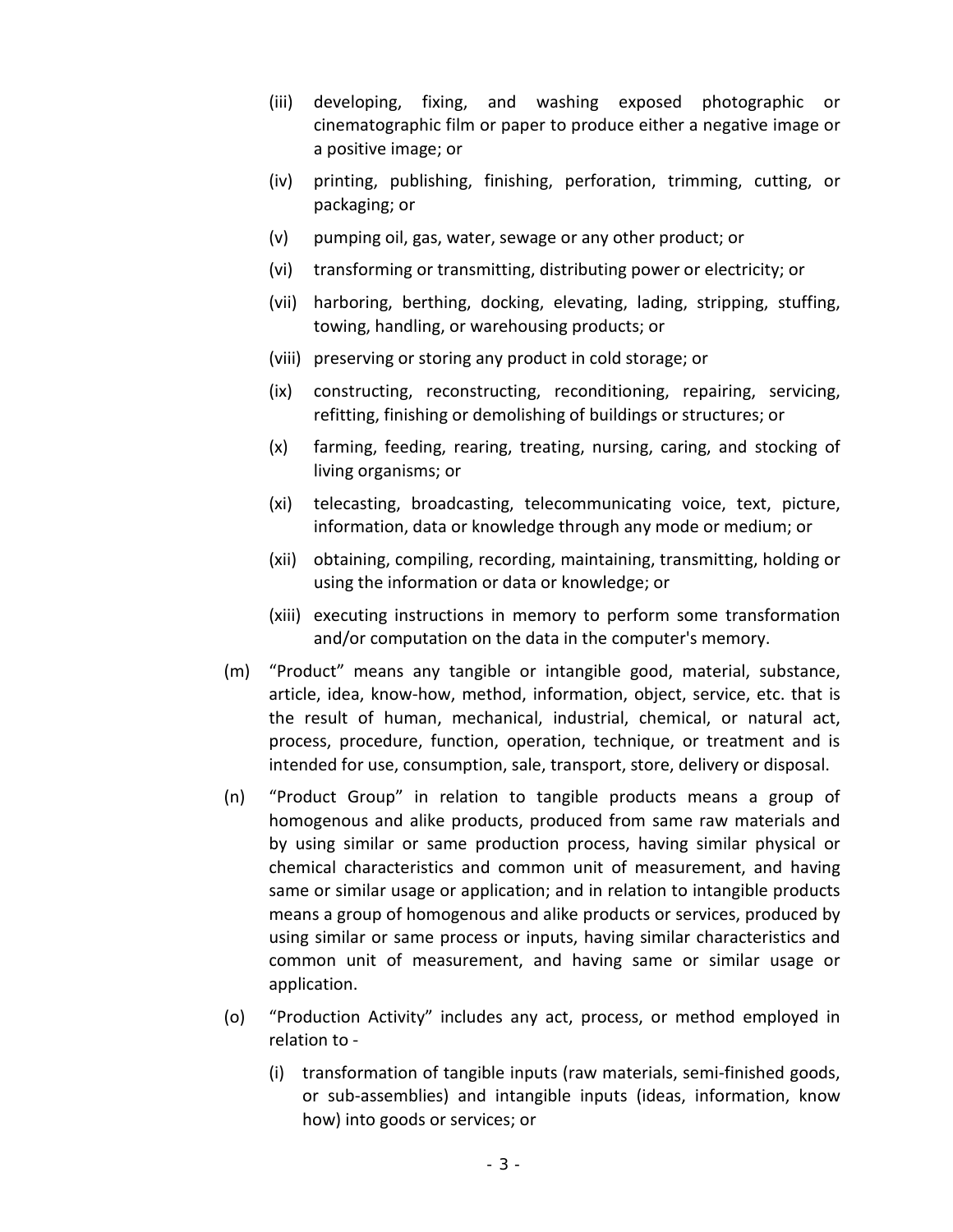- (ii) manufacturing or processing or mining or growing a product for use, consumption, sale, transport, delivery or disposal; or
- (iii) creation of value or wealth by producing goods or services.
- (p) "Turnover" means gross turnover made by the company from the sale or supply of all products or services during the financial year. It includes any turnover from job work or loan license operations but does not include any non-operational income;
- (q) All other words and expressions used in these rules but not defined, and defined in the Act and rules made under clause (d) of sub-section (1) of section 209 of the Act shall have the same meanings as assigned to them in the Act or rules, as the case may be.
- 3. **Application-** (1) These rules shall apply to every company, including a foreign company as defined under section 591 of the Act, which is engaged in the production, processing, manufacturing, or mining activities and wherein, the aggregate value of net worth as on the last date of the immediately preceding financial year exceeds five crores of rupees; or wherein the aggregate value of the turnover made by the company from sale or supply of all products or activities during the immediately preceding financial year exceeds twenty crores of rupees; or wherein the company's equity or debt securities are listed or are in the process of listing on any stock exchange, whether in India or outside India.

*Provided that these rules shall not apply to a company which is a body corporate governed by any special Act;*

*Provided further that these rules shall not apply to the activities or products covered in any of the following rules,-*

- *(a) Cost Accounting Records (Bulk Drugs) Rules, 1974*
- *(b) Cost Accounting Records (Formulations) Rules, 1988*
- *(c) Cost Accounting Records (Fertilizers) Rules, 1993*
- *(d) Cost Accounting Records (Sugar) Rules, 1997*
- *(e) Cost Accounting Records (Industrial Alcohol) Rules, 1997*
- *(f) Cost Accounting Records (Electricity Industry) Rules, 2001*
- *(g) Cost Accounting Records (Petroleum Industry) Rules, 2002*
- *(h) Cost Accounting Records (Telecommunications) Rules, 2002*
- 4. **Maintenance of records-** (1) Every company to which these rules apply, including all units and branches thereof shall, in respect of each of its financial year commencing on or after the  $1<sup>st</sup>$  day of April, 2011, keep cost records.
	- (2) The cost records referred to in sub-rule (1) shall be kept on regular basis in such manner so as to make it possible to calculate per unit cost of production or cost of operations, cost of sales and margin for each of its products and activities for every financial year on monthly/quarterly/half-yearly/annual basis.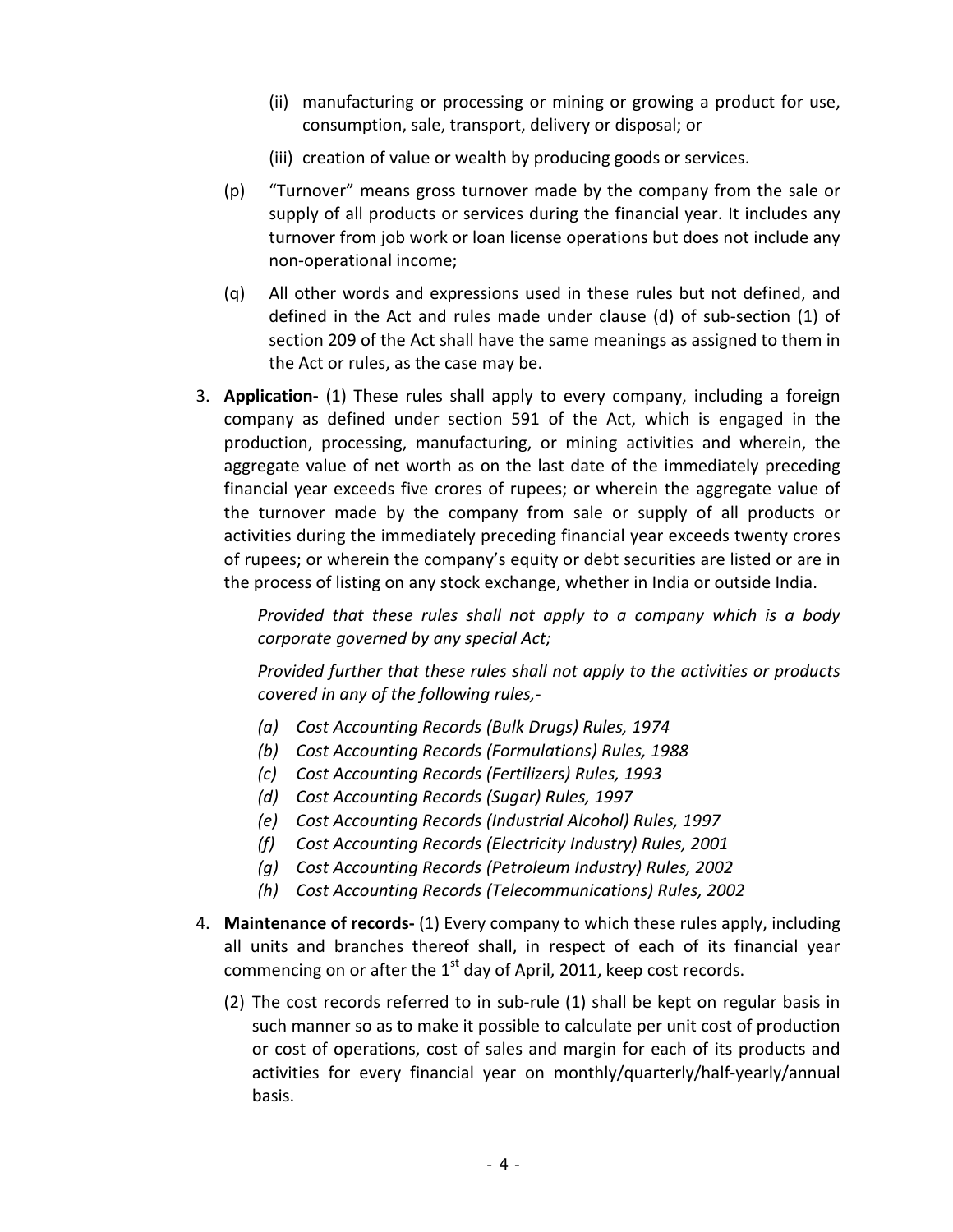- (3) The cost records shall be maintained in accordance with the generally accepted cost accounting principles and cost accounting standards issued by the Institute; to the extent these are found to be relevant and applicable. The variations, if any, shall be clearly indicated and explained.
- (4) The cost records shall be maintained in such manner so as to enable the company to exercise, as far as possible, control over the various operations and costs with a view to achieve optimum economies in utilization of resources. These records shall also provide necessary data which is required to be furnished under these rules.
- (5) All such cost records and cost statements, maintained under these rules shall be reconciled with the audited financial statements for the financial year specifically indicating expenses or incomes not considered in the cost records or statements so as to ensure accuracy and to reconcile the profit of all product groups with the overall profit of the company. The variations, if any, shall be clearly indicated and explained.
- (6) All such cost records, cost statements and reconciliation statements, maintained under these rules, relating to a period of not less than eight financial years immediately preceding a financial year or where the company had been in existence for a period less than eight years, in respect of all the preceding years shall be kept in good order.
- (7) It shall be the duty of every person, referred to in sub-section (6) and (7) of section 209 of the Companies Act, 1956 (1 of 1956), to take all reasonable steps to secure compliance by the company with the provisions of these rules in the same manner as he is liable to maintain accounts required under sub-section (1) of section 209 of the said Act.
- 5. **Form of the Compliance Report -** Every company to which these rules apply shall submit a compliance report, in respect of each of its financial year commencing on or after the  $1<sup>st</sup>$  day of April, 2011, duly certified by a cost accountant, along with the Annexure to the Central Government, in the prescribed form.
- 6. **Time limit for submission of Compliance Report –** Every company shall submit the compliance report referred to in rule 5 to the Central Government within one hundred and eighty days from the close of the company's financial year to which the compliance report relates.
- 7. **Authentication of Annexure to the Compliance Report –** The Annexure prescribed with the compliance report, as certified by the cost accountant, shall be approved by the Board of Directors before submitting the same to the Central Government by the company.
- 8. **Penalties –** (1) If default is made by the cost accountant in complying with the provisions of these rules, he shall be punishable with fine, which may extend to five thousand rupees.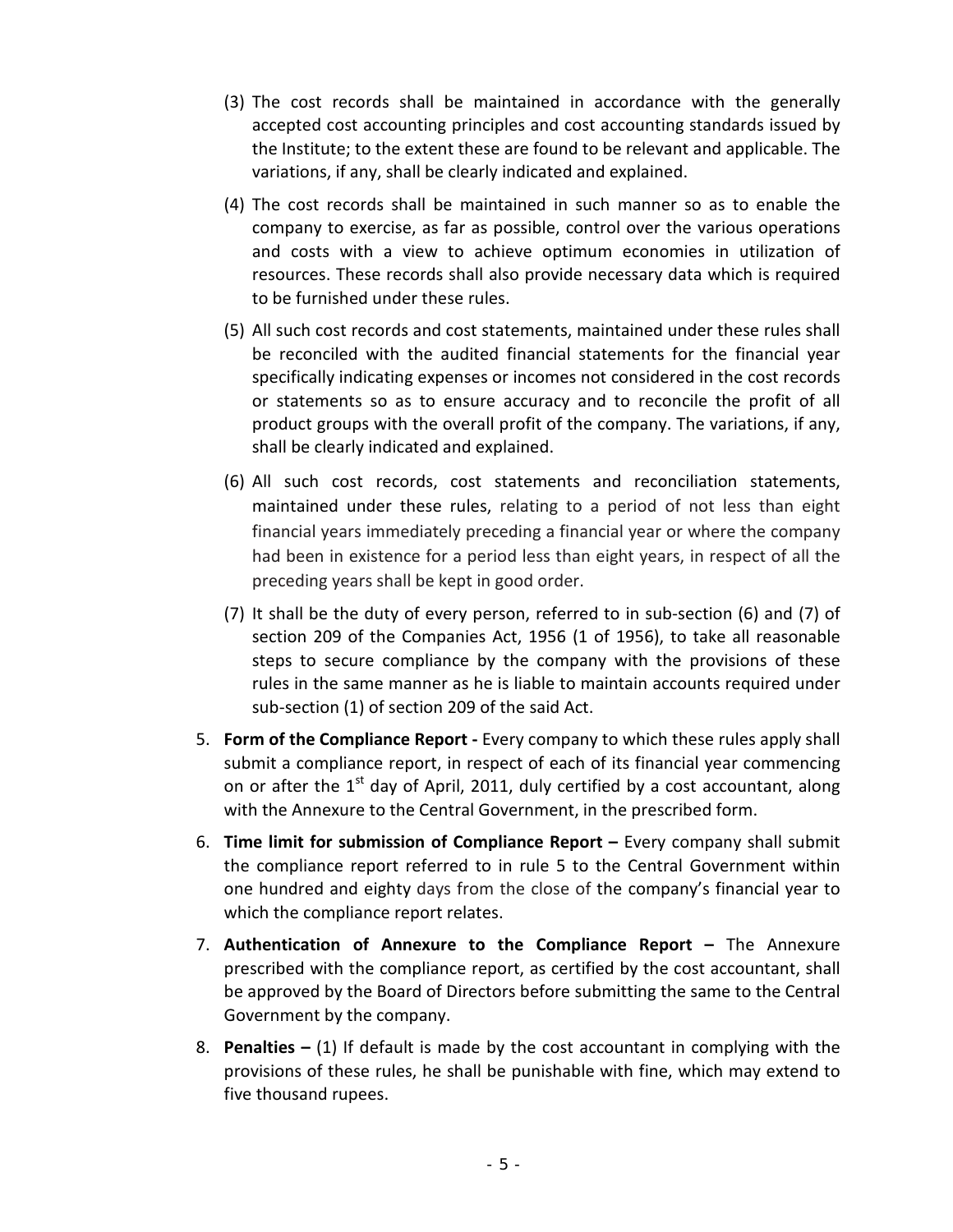- (2) If a company contravenes any provisions of these rules, the company and every officer thereof who is in default, including the persons referred to in sub-section (6) of section 209 of the Act, shall be punishable as provided under sub-section (2) of section 642 read with sub-sections (5) and (7) of section 209 of Companies Act, 1956 (1 of 1956).
- 9. **Savings-** The supersession of the Cost Accounting Records Rules, shall not in any way affect
	- a) any right, obligation or liabilities acquired, accrued or incurred thereunder;
	- b) any penalty, forfeiture or punishment incurred in respect of any contravention committed thereunder; and
	- c) any investigation, legal proceeding or remedy in respect of any such right, privilege, obligation, liability, penalty, forfeiture or punishment as aforesaid, and; any such investigation, legal proceeding or remedy may be instituted, continued or enforced and any such penalty, forfeiture or punishment may be imposed as if those rules had not been superseded.

[F. No. 52/10/CAB-2010]

B.B.GOYAL ADVISER (COST)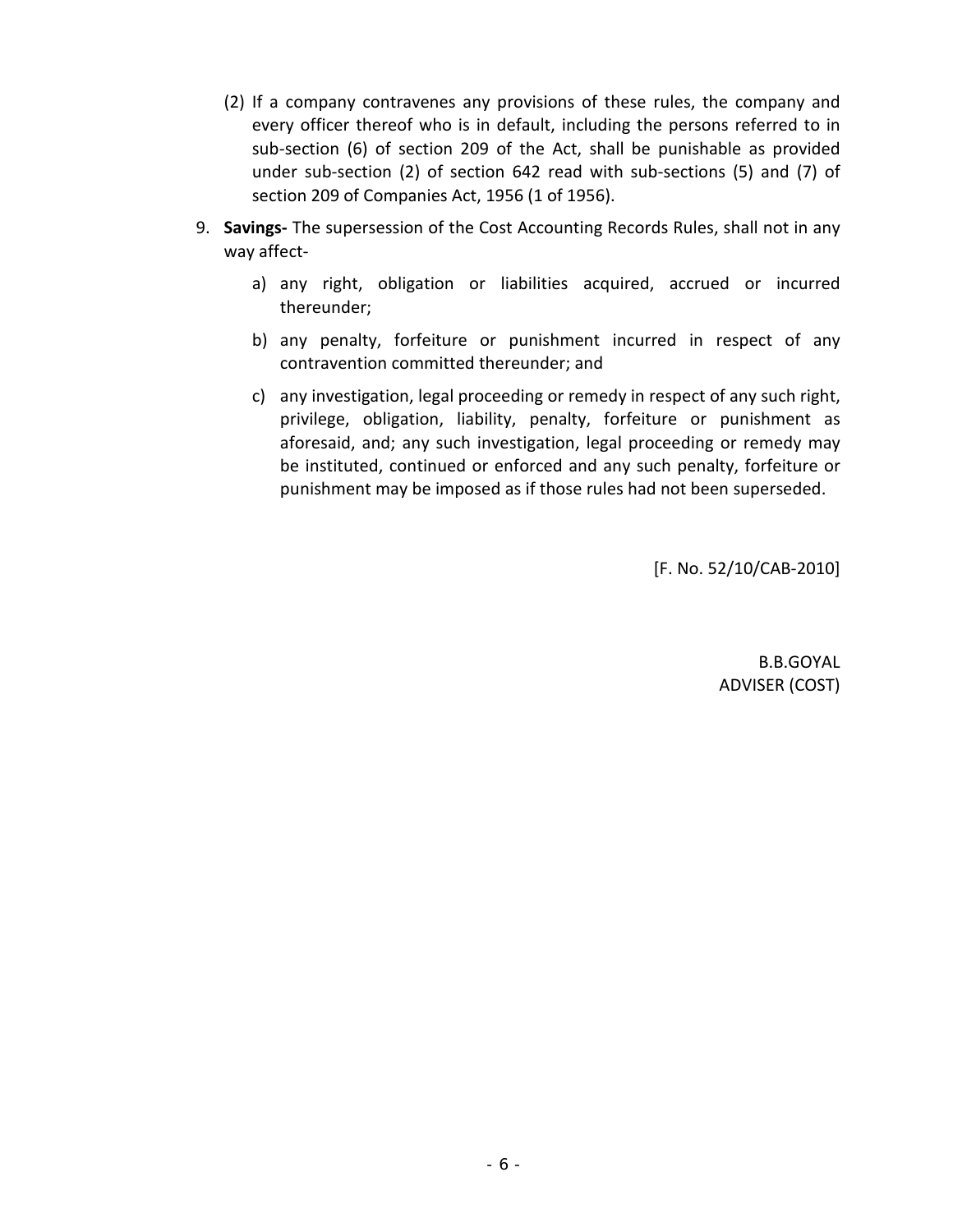| <b>FORM-A</b> | Form for filing Compliance Report and other documents |
|---------------|-------------------------------------------------------|
|               | with the Central Government                           |

**[Pursuant to section 209(1)(d), 600(3)(b) of the Companies Act, 1956 and rule 2 of The Companies (Cost Accounting Records) Rules, 2011]**

#### **PART I - GENERAL INFORMATION**

# **Note: All fields marked in \* are to be mandatorily filled.**

| 1              | (a) | *Corporate identity number (CIN) or<br>foreign company registration number of<br>the company                       |      |                          |               |                                             |                        | <b>Pre-Fill</b> |
|----------------|-----|--------------------------------------------------------------------------------------------------------------------|------|--------------------------|---------------|---------------------------------------------|------------------------|-----------------|
|                | (b) | Global location number (GLN) of company                                                                            |      |                          |               |                                             |                        |                 |
| $\overline{2}$ | (a) | *Name of the company                                                                                               |      |                          |               |                                             |                        |                 |
|                | (b) | *Address of the registered office or of the<br>principal place of business in India of the<br>company              |      |                          |               |                                             |                        |                 |
|                | (c) | *E-mail Address of the company                                                                                     |      |                          |               |                                             |                        |                 |
| 3              | (a) | *Financial year covered by the compliance<br>report                                                                | From |                          |               |                                             | (DD/MM/YYYY)           |                 |
|                |     |                                                                                                                    | To   |                          |               |                                             | (DD/MM/YYYY)           |                 |
|                | (b) | *Date of Board of directors' meeting in which annexure to the<br>compliance report was approved                    |      |                          |               |                                             | (DD/MM/YYYY)           |                 |
|                |     | 4. Details of the cost accountant                                                                                  |      |                          |               |                                             |                        |                 |
|                | (a) | *Category of the cost accountant                                                                                   |      | $\overline{\phantom{a}}$ | Individual    | $\left(\begin{array}{c} \end{array}\right)$ | Cost accountant's firm |                 |
|                | (b) | In case of individual, whether the cost accountant is in<br>permanent employment of the company or in practice     |      | $(\ )$                   | In Employment |                                             | $\bigcirc$             | In Practice     |
|                | (c) | *Name of the cost accountant or the cost<br>accountant's firm who has certified the cost<br>records of the company |      |                          |               |                                             |                        |                 |
|                | (d) | *Income tax permanent account number of the cost accountant or the cost<br>accountant's firm                       |      |                          |               |                                             |                        |                 |
|                | (e) | *Membership number of cost accountant or cost accountant's firm's registration<br>number                           |      |                          |               |                                             |                        |                 |
|                | (f) | Address of the cost accountant or cost accountant's firm                                                           |      |                          |               |                                             |                        |                 |
|                |     | $(i)$ Line I<br>Line II<br>(ii) City<br>(iii) State<br>(iv) Country<br>(v) Pin Code                                |      |                          |               |                                             |                        |                 |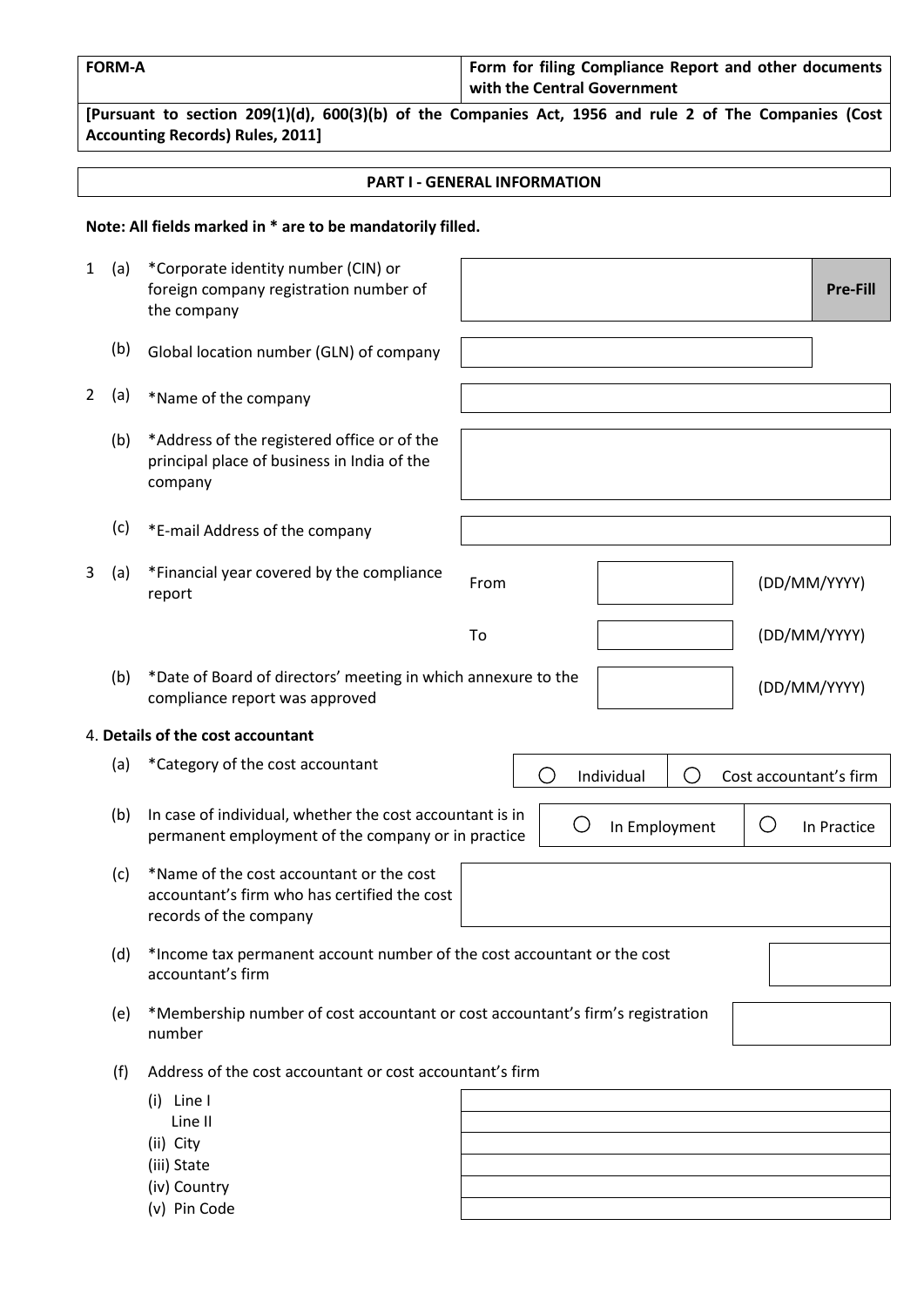## (g) \*E-mail ID of the cost accountant or cost accountant's firm

## 5. **\*Quantitative Information**

| Sno.         | Name of the Product / Service Group     | Unit           | Annual     |        | <b>Net Sales</b> |  |
|--------------|-----------------------------------------|----------------|------------|--------|------------------|--|
|              |                                         |                | Production | (Qty.) | (Value in        |  |
|              |                                         |                | (Qty.)     |        | <b>Rupees)</b>   |  |
| A            | Produced / Manufactured Product Groups  |                |            |        |                  |  |
|              | 1.                                      |                |            |        |                  |  |
|              | 2.                                      |                |            |        |                  |  |
|              | 3. etc.                                 |                |            |        |                  |  |
| B            | Services Groups                         |                |            |        |                  |  |
|              | 1.                                      |                |            |        |                  |  |
|              | 2.                                      |                |            |        |                  |  |
|              | 3. etc.                                 |                |            |        |                  |  |
| $\mathsf{C}$ | Trading Activities (Product Group-wise) |                |            |        |                  |  |
|              | 1.                                      |                |            |        |                  |  |
|              | 2.                                      |                |            |        |                  |  |
|              | 3. etc.                                 |                |            |        |                  |  |
| D            | Other Income                            |                |            |        |                  |  |
|              | Total Income as per Financial Accounts  |                |            |        |                  |  |
|              |                                         | <b>PART-II</b> |            |        |                  |  |

#### **Attachments:**

- 1 Compliance report as per The Companies (Cost Accounting Records) Rules, 2011 **Attach**
	-
- 2 Optional attachments(s) if any **Attach**

List of attachments

**Remove attachment**

#### **Verification:**

To the best of my knowledge and belief, the information given in this form and its attachments is correct and complete.

I have been authorised by the Board of directors' resolution  $\vert$  dated  $\vert$  dated (DD/MM/YYYY)

to sign and submit this form.



I am authorised to sign and submit this form.

## **To be digitally signed by:**

Managing Director or director or manager or secretary (in case of an Indian company) Digital

or an authorised representative (in case of a foreign company) example that the substitution of a signatures

\*Designation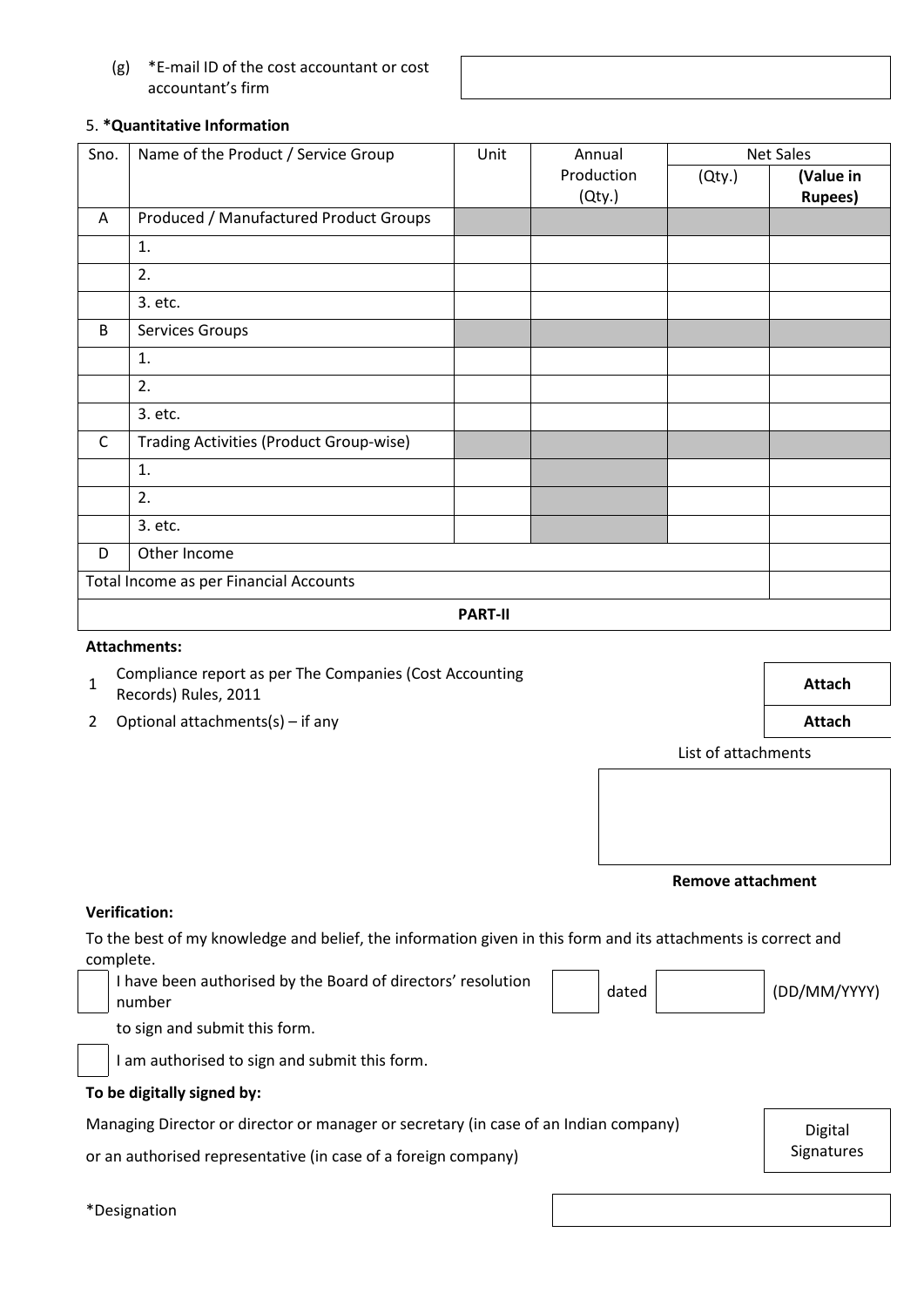\*Director identification number of the director or Managing Director; or Income-tax PAN of the manager or of authorised representative; or Membership number, if applicable or income-tax PAN of the secretary (secretary of a company who is not a member of ICSI may quote his/her income-tax PAN)

| Director of the company                        | Digital<br>Signatures |
|------------------------------------------------|-----------------------|
| Director identification number of the director |                       |
| <b>Modify</b>                                  | <b>Submit</b>         |

**This e-form has been taken on file maintained by the Central Government through electronic mode and on the basis of statement of correctness given by the filing company**

#### **FORM-B**

#### **FORM OF COMPLIANCE REPORT**

[See rule 2, and rule 5]

I/We ........................................... being in permanent employment of the company / in practice, and having been appointed as cost accountant under Rule 5 of the Companies (Cost Accounting Records) Rules, 2011 of …........................................................... *(mention name of the company)* having its registered office at ..................................................... *(mention registered office address of the company)* (hereinafter referred to as the company), have examined the books of account prescribed under clause (d) of sub-section (1) of section 209 of the said Act, and other relevant records for the period/year ............................. *(mention the financial year)* and certify as under:

- 1 I/We have/have not obtained all the information and explanations, which to the best of my/our knowledge and belief were necessary for the purpose of this compliance report.
- 2 In my/our opinion, proper cost records, as per Companies (Cost Accounting Records) Rules, 2011 prescribed under clause (d) of sub-section (1) of section 209 of the Companies Act, 1956, have/have not been maintained by the company so as to give a true and fair view of the cost of production/operation, cost of sales and margin of all the products/activities of the company.
- 3 Detailed unit-wise and product/activity-wise cost statements and schedules thereto in respect of the product groups/activities are/are not kept in the company.
- 4 In my/our opinion, the said books and records give/do not give the information required by the Companies Act, 1956 in the manner so required.
- 5 In my/our opinion, the said books and records are/are not in conformity with the generally accepted cost accounting principles and cost accounting standards issued by The Institute of Cost and Works Accountants of India, to the extent these are found to be relevant and applicable.

| Dated: this day of |  | (mention name of place of signing this |  |  |  |
|--------------------|--|----------------------------------------|--|--|--|
| report)            |  |                                        |  |  |  |

**SIGNATURE & SEAL OF THE COST ACCOUNTANT (S) MEMBERSHIP NUMBER (S)**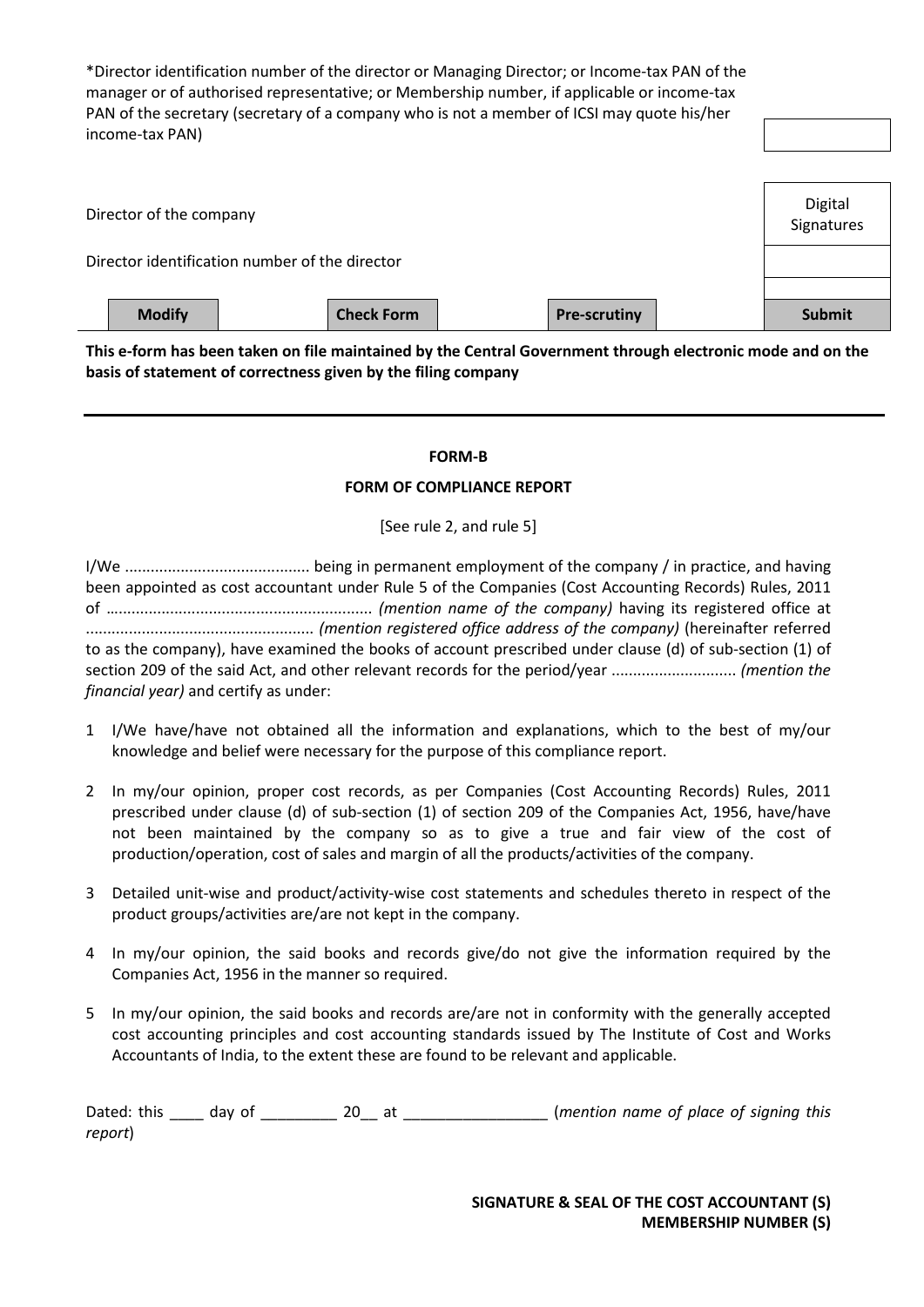#### NOTES:

- (i) Delete words not applicable.
- (ii) If as a result of the examination of the books of account, the cost accountant desires to point out any material deficiency or give a qualified report, he shall indicate the same against the relevant para.
- (iii) Briefly give your observations and suggestions, if any, relevant to the maintenance of cost accounting records by the company.
- (iv) Cost accountant may use separate sheet(s) for (ii) and (iii) above, if required.